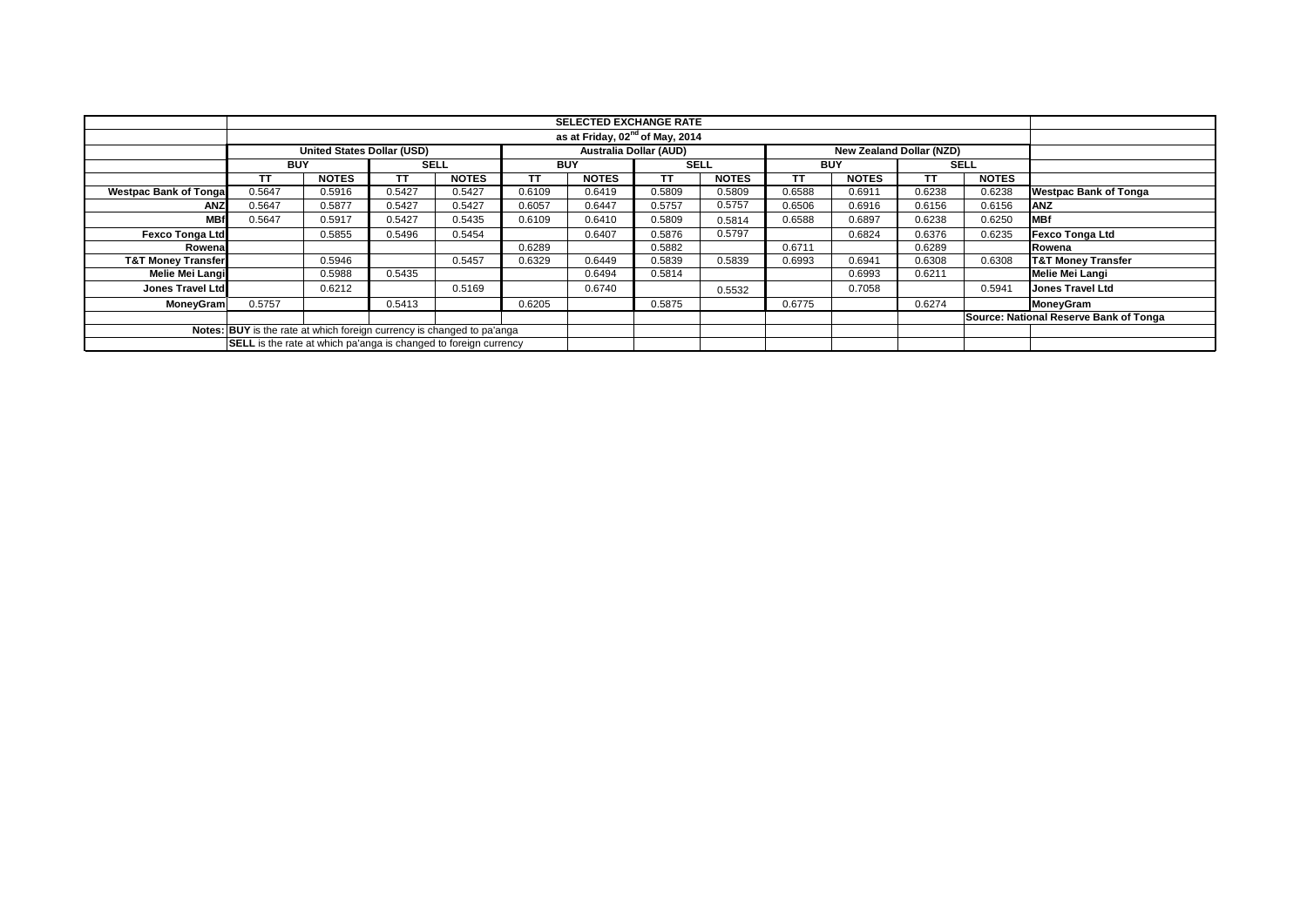|                               | <b>SELECTED EXCHANGE RATE</b>                                           |                            |             |              |            |              |                        |              |            |                          |           |              |                                        |  |  |  |  |
|-------------------------------|-------------------------------------------------------------------------|----------------------------|-------------|--------------|------------|--------------|------------------------|--------------|------------|--------------------------|-----------|--------------|----------------------------------------|--|--|--|--|
|                               | as at Friday, 09 <sup>th</sup> of May, 2014                             |                            |             |              |            |              |                        |              |            |                          |           |              |                                        |  |  |  |  |
|                               |                                                                         | United States Dollar (USD) |             |              |            |              | Australia Dollar (AUD) |              |            | New Zealand Dollar (NZD) |           |              |                                        |  |  |  |  |
|                               | <b>BUY</b>                                                              |                            | <b>SELL</b> |              | <b>BUY</b> |              | <b>SELL</b>            |              | <b>BUY</b> |                          |           | <b>SELL</b>  |                                        |  |  |  |  |
|                               | TT                                                                      | <b>NOTES</b>               | <b>TT</b>   | <b>NOTES</b> | TΤ         | <b>NOTES</b> | TΤ                     | <b>NOTES</b> | тт         | <b>NOTES</b>             | <b>TT</b> | <b>NOTES</b> |                                        |  |  |  |  |
| <b>Westpac Bank of Tongal</b> | 0.5667                                                                  | 0.5936                     | 0.5447      | 0.5447       | 0.6061     | 0.6371       | 0.5761                 | 0.5761       | 0.6595     | 0.6918                   | 0.6245    | 0.6245       | <b>Westpac Bank of Tonga</b>           |  |  |  |  |
| <b>ANZ</b>                    | 0.5667                                                                  | 0.5897                     | 0.5447      | 0.5447       | 0.6015     | 0.6405       | 0.5715                 | 0.5715       | 0.6525     | 0.6935                   | 0.6175    | 0.6175       | <b>ANZ</b>                             |  |  |  |  |
| <b>MBf</b>                    | 0.5667                                                                  | 0.5952                     | 0.5447      | 0.5435       | 0.6061     | 0.6369       | 0.5761                 | 0.5747       | 0.6595     | 0.6897                   | 0.6245    | 0.6250       | <b>MBf</b>                             |  |  |  |  |
| <b>Fexco Tonga Ltd</b>        |                                                                         | 0.5876                     | 0.5514      | 0.5473       |            | 0.6363       | 0.5832                 | 0.5757       |            | 0.6843                   | 0.6380    | 0.6253       | <b>Fexco Tonga Ltd</b>                 |  |  |  |  |
| Rowenal                       |                                                                         |                            |             |              | 0.6250     |              | 0.5814                 |              | 0.6711     |                          | 0.6329    |              | Rowena                                 |  |  |  |  |
| <b>T&amp;T Money Transfer</b> |                                                                         | 0.5966                     | 0.5477      |              | 0.6401     |              | 0.5791                 |              |            | 0.6948                   | 0.6315    |              | <b>T&amp;T Money Transfer</b>          |  |  |  |  |
| <b>Melie Mei Langi</b>        |                                                                         | 0.6024                     | 0.5435      |              |            | 0.6452       | 0.5747                 |              |            | 0.6993                   | 0.6211    |              | <b>Melie Mei Langi</b>                 |  |  |  |  |
| <b>Jones Travel Ltd</b>       |                                                                         | 0.6233                     |             | 0.5188       |            | 0.6690       |                        | 0.5487       |            | 0.7264                   |           | 0.5948       | <b>Jones Travel Ltd</b>                |  |  |  |  |
| <b>MoneyGram</b>              | 0.5775                                                                  |                            | 0.5430      |              | 0.6147     |              | 0.5820                 |              | 0.6774     |                          | 0.6273    |              | <b>MoneyGram</b>                       |  |  |  |  |
|                               |                                                                         |                            |             |              |            |              |                        |              |            |                          |           |              | Source: National Reserve Bank of Tonga |  |  |  |  |
|                               | Notes: BUY is the rate at which foreign currency is changed to pa'anga  |                            |             |              |            |              |                        |              |            |                          |           |              |                                        |  |  |  |  |
|                               | <b>SELL</b> is the rate at which pa'anga is changed to foreign currency |                            |             |              |            |              |                        |              |            |                          |           |              |                                        |  |  |  |  |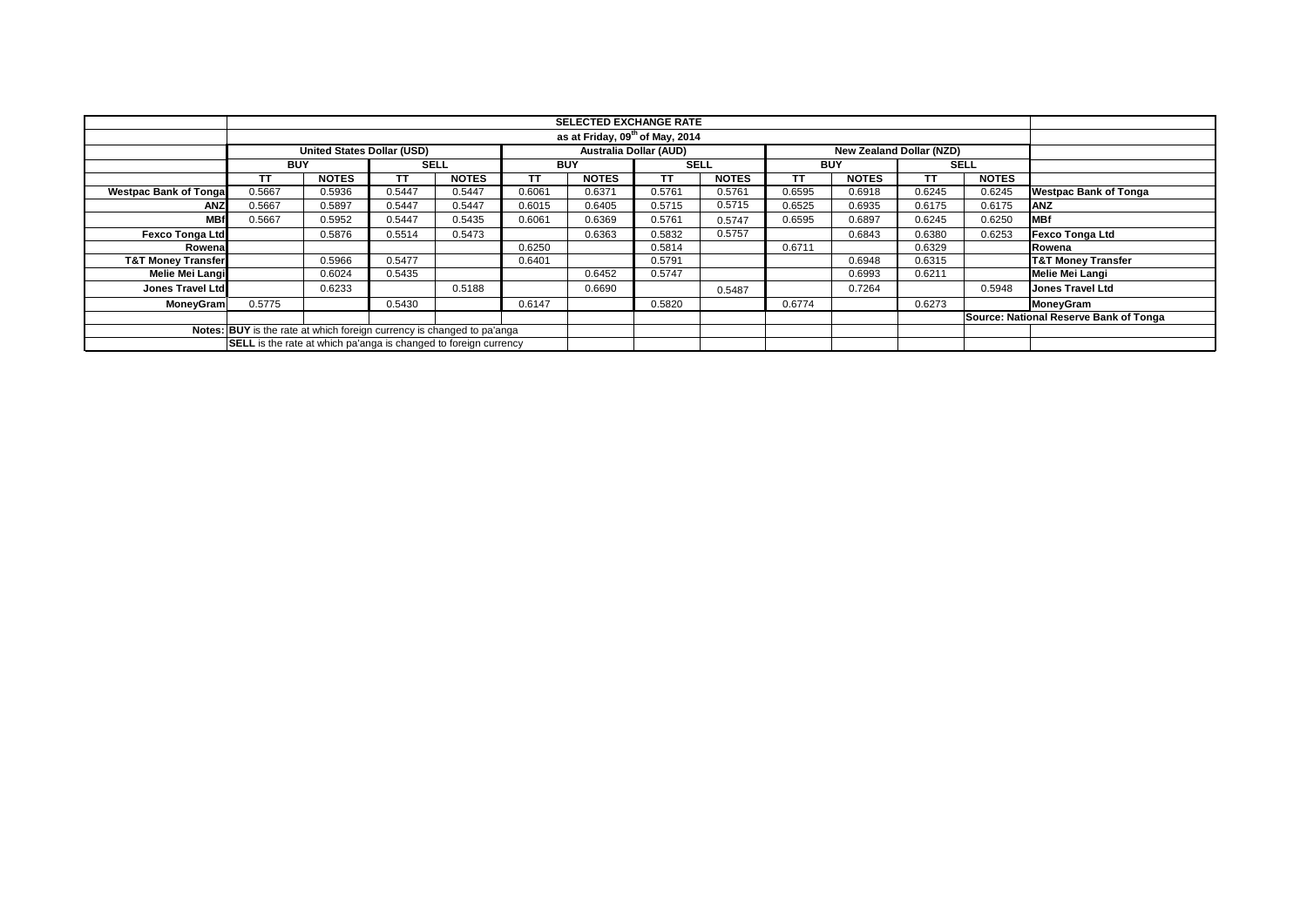|                               | <b>SELECTED EXCHANGE RATE</b>                                           |                            |             |              |            |                        |             |              |            |                          |           |              |                                        |  |  |  |  |
|-------------------------------|-------------------------------------------------------------------------|----------------------------|-------------|--------------|------------|------------------------|-------------|--------------|------------|--------------------------|-----------|--------------|----------------------------------------|--|--|--|--|
|                               | as at Friday, 16 <sup>th</sup> of May, 2014                             |                            |             |              |            |                        |             |              |            |                          |           |              |                                        |  |  |  |  |
|                               |                                                                         | United States Dollar (USD) |             |              |            | Australia Dollar (AUD) |             |              |            | New Zealand Dollar (NZD) |           |              |                                        |  |  |  |  |
|                               | <b>BUY</b>                                                              |                            | <b>SELL</b> |              | <b>BUY</b> |                        | <b>SELL</b> |              | <b>BUY</b> |                          |           | <b>SELL</b>  |                                        |  |  |  |  |
|                               | TT                                                                      | <b>NOTES</b>               | <b>TT</b>   | <b>NOTES</b> | TΤ         | <b>NOTES</b>           | TΤ          | <b>NOTES</b> | тт         | <b>NOTES</b>             | <b>TT</b> | <b>NOTES</b> |                                        |  |  |  |  |
| <b>Westpac Bank of Tongal</b> | 0.5662                                                                  | 0.5931                     | 0.5442      | 0.5442       | 0.6071     | 0.6381                 | 0.5771      | 0.5771       | 0.6598     | 0.6921                   | 0.6248    | 0.6248       | <b>Westpac Bank of Tonga</b>           |  |  |  |  |
| <b>ANZ</b>                    | 0.5662                                                                  | 0.5892                     | 0.5442      | 0.5442       | 0.6022     | 0.6412                 | 0.5722      | 0.5722       | 0.6522     | 0.6932                   | 0.6172    | 0.6172       | <b>IANZ</b>                            |  |  |  |  |
| <b>MBf</b>                    | 0.5662                                                                  | 0.5917                     | 0.5442      | 0.5435       | 0.6071     | 0.6369                 | 0.5771      | 0.5780       | 0.6598     | 0.6944                   | 0.6248    | 0.6250       | <b>MBf</b>                             |  |  |  |  |
| <b>Fexco Tonga Ltd</b>        |                                                                         | 0.5871                     | 0.5518      | 0.5469       |            | 0.6370                 | 0.5843      | 0.5764       |            | 0.6840                   | 0.6387    | 0.6251       | <b>Fexco Tonga Ltd</b>                 |  |  |  |  |
| Rowenal                       |                                                                         |                            |             |              | 0.6250     |                        | 0.5848      |              | 0.6711     |                          | 0.6329    |              | Rowena                                 |  |  |  |  |
| <b>T&amp;T Money Transfer</b> |                                                                         | 0.5961                     |             | 0.5472       | 0.6329     | 0.6411                 | 0.5801      | 0.5801       | 0.6993     | 0.6951                   | 0.6318    | 0.6318       | <b>T&amp;T Money Transfer</b>          |  |  |  |  |
| <b>Melie Mei Langi</b>        |                                                                         | 0.5988                     | 0.5435      |              |            | 0.6452                 | 0.5780      |              |            | 0.7042                   | 0.6173    |              | <b>Melie Mei Langi</b>                 |  |  |  |  |
| <b>Jones Travel Ltd</b>       |                                                                         | 0.6228                     |             | 0.5183       |            | 0.6700                 |             | 0.5496       |            | 0.7267                   |           | 0.5950       | <b>Jones Travel Ltd</b>                |  |  |  |  |
| <b>MoneyGram</b>              | 0.5767                                                                  |                            | 0.5422      |              | 0.6149     |                        | 0.5821      |              | 0.6760     |                          | 0.6261    |              | <b>MoneyGram</b>                       |  |  |  |  |
|                               |                                                                         |                            |             |              |            |                        |             |              |            |                          |           |              | Source: National Reserve Bank of Tonga |  |  |  |  |
|                               | Notes: BUY is the rate at which foreign currency is changed to pa'anga  |                            |             |              |            |                        |             |              |            |                          |           |              |                                        |  |  |  |  |
|                               | <b>SELL</b> is the rate at which pa'anga is changed to foreign currency |                            |             |              |            |                        |             |              |            |                          |           |              |                                        |  |  |  |  |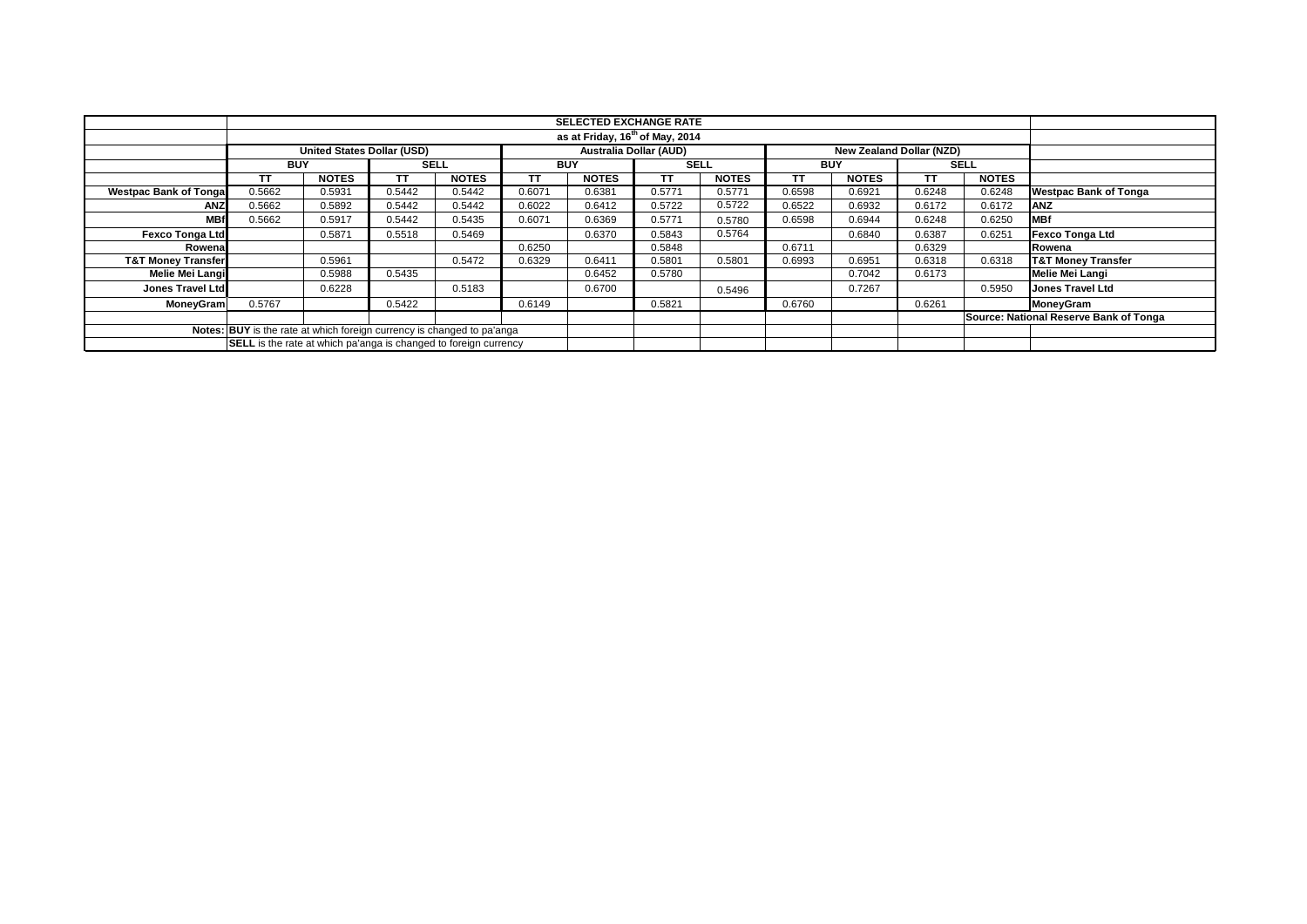|                               |                                                                         |              |             |              |            | <b>SELECTED EXCHANGE RATE</b> |             |                                 |            |              |                                        |              |                               |  |  |
|-------------------------------|-------------------------------------------------------------------------|--------------|-------------|--------------|------------|-------------------------------|-------------|---------------------------------|------------|--------------|----------------------------------------|--------------|-------------------------------|--|--|
|                               |                                                                         |              |             |              |            |                               |             |                                 |            |              |                                        |              |                               |  |  |
|                               | <b>United States Dollar (USD)</b>                                       |              |             |              |            | Australia Dollar (AUD)        |             | <b>New Zealand Dollar (NZD)</b> |            |              |                                        |              |                               |  |  |
|                               | <b>BUY</b>                                                              |              | <b>SELL</b> |              | <b>BUY</b> |                               | <b>SELL</b> |                                 | <b>BUY</b> |              | <b>SELL</b>                            |              |                               |  |  |
|                               | TΤ                                                                      | <b>NOTES</b> | тт          | <b>NOTES</b> | <b>TT</b>  | <b>NOTES</b>                  | TΤ          | <b>NOTES</b>                    | тт         | <b>NOTES</b> | TΤ                                     | <b>NOTES</b> |                               |  |  |
| <b>Westpac Bank of Tonga</b>  | 0.5617                                                                  | 0.5886       | 0.5397      | 0.5397       | 0.6108     | 0.6418                        | 0.5808      | 0.5808                          | 0.6601     | 0.6924       | 0.6251                                 | 0.6251       | <b>Westpac Bank of Tonga</b>  |  |  |
| <b>ANZ</b>                    | 0.5617                                                                  | 0.5847       | 0.5397      | 0.5397       | 0.6056     | 0.6446                        | 0.5756      | 0.5756                          | 0.6527     | 0.6937       | 0.6177                                 | 0.6177       | <b>ANZ</b>                    |  |  |
| <b>MBf</b>                    | 0.5617                                                                  | 0.5882       | 0.5397      | 0.5405       | 0.6108     | 0.6410                        | 0.5808      | 0.5814                          | 0.6601     | 0.6944       | 0.6251                                 | 0.6250       | <b>MBf</b>                    |  |  |
| <b>Fexco Tonga Ltd</b>        |                                                                         | 0.5824       | 0.5469      | 0.5425       |            | 0.6406                        | 0.5872      | 0.5796                          |            | 0.6846       | 0.6386                                 | 0.6255       | <b>Fexco Tonga Ltd</b>        |  |  |
| Rowena                        |                                                                         |              |             |              | 0.6135     |                               | 0.5882      |                                 | 0.6711     |              | 0.6329                                 |              | Rowena                        |  |  |
| <b>T&amp;T Money Transfer</b> |                                                                         | 0.5916       |             | 0.5427       | 0.6329     | 0.6448                        | 0.5838      | 0.5838                          | 0.6993     | 0.6954       | 0.6321                                 | 0.6321       | <b>T&amp;T Money Transfer</b> |  |  |
| <b>Melie Mei Langi</b>        |                                                                         | 0.5952       | 0.5405      |              |            | 0.6494                        | 0.5814      |                                 |            | 0.7042       | 0.6173                                 |              | <b>Melie Mei Langi</b>        |  |  |
| Jones Travel Ltd              |                                                                         | 0.6180       |             | 0.5140       |            | 0.6739                        |             | 0.5531                          |            | 0.7270       |                                        | 0.5953       | <b>Jones Travel Ltd</b>       |  |  |
|                               |                                                                         |              |             |              |            |                               |             |                                 |            |              | Source: National Reserve Bank of Tonga |              |                               |  |  |
|                               | Notes: BUY is the rate at which foreign currency is changed to pa'anga  |              |             |              |            |                               |             |                                 |            |              |                                        |              |                               |  |  |
|                               | <b>SELL</b> is the rate at which pa'anga is changed to foreign currency |              |             |              |            |                               |             |                                 |            |              |                                        |              |                               |  |  |